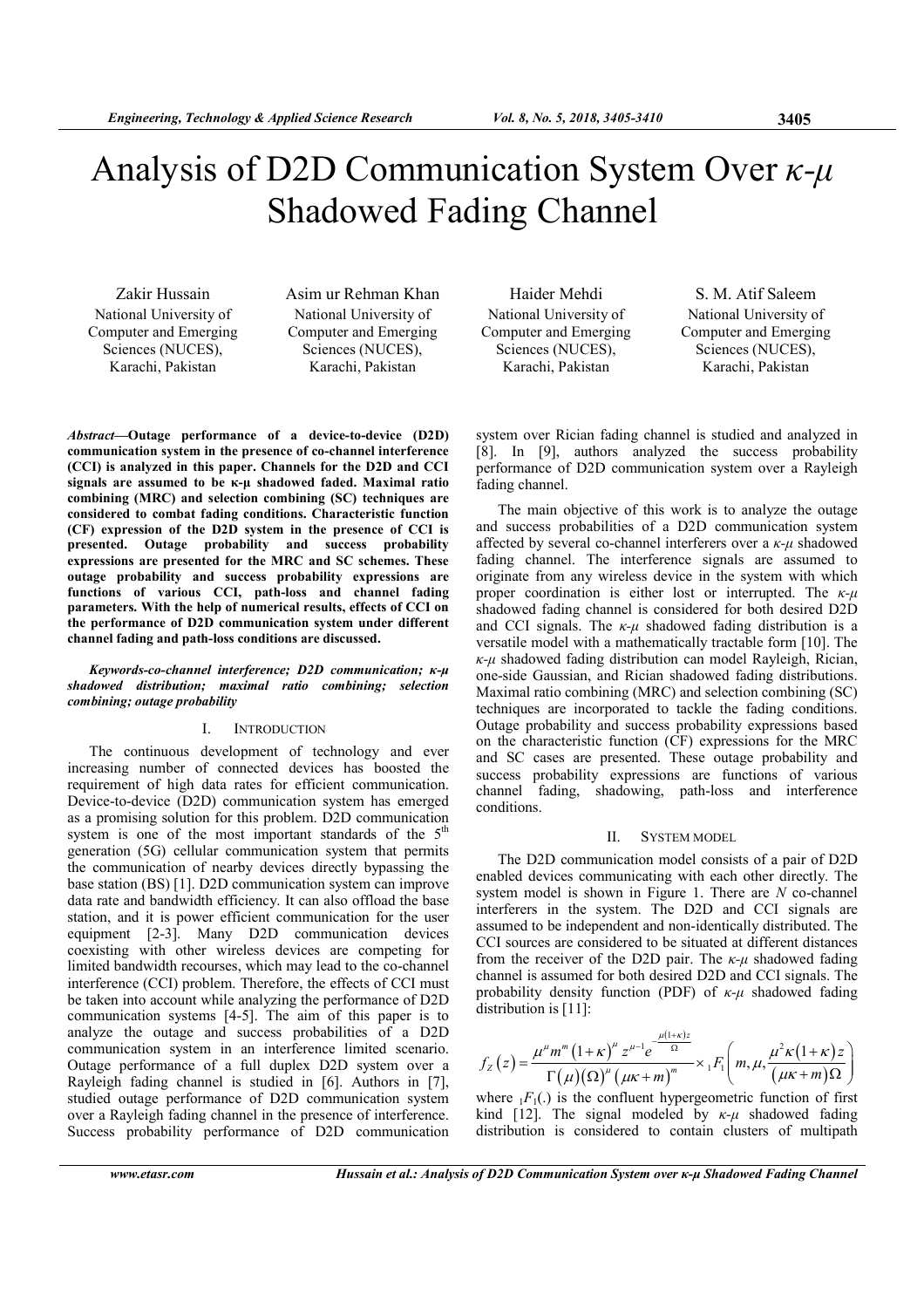signals. Each cluster has a dominant component and that component can fluctuate randomly due to shadowing.  $\mu$  denotes the number of clusters,  $\kappa$  is the ratio of sum of powers of dominant components to the sum of powers of all the scattered components,  $m$  is the shadowing parameter and  $\Omega$  is related to the average power. A simplified path-loss model is also considered [13]. MRC and SC based diversity techniques with M branches are incorporated to combat fading conditions.



## A. MRC Scheme

The signal-to-interference power ratio (SIR) at the output of M branches MRC combiner is:

$$
\frac{S_{d,MRC}}{S_I} = \frac{P_d \left(\frac{x_0^{u-2}}{x^u}\right) \sum_{l=1}^M h_l}{\sum_{n=1}^N P_{I,n} \left(\frac{y_{0,n}^{v_n-2}}{y_n^{v_n}}\right) \beta_n}
$$
(1)

In (1),  $P_d$  is the power of the D2D signal, x is the distance between D2D devices, u is the path-loss exponent  $(2 \le u \le 5)$ for the D2D signal,  $x_0$  is the reference distance and  $h_l$  is an independent  $\kappa$ - $\mu$  shadowed fading variable in the  $l^{th}$  diversity branch. Similarly, the power of the  $n^{th}$  co-channel interferer is  $P_{l,n}$  which is located at a distance  $y_n$  from the D2D receiver,  $y_{0,n}$ <br>is the reference distance, y is the nath loss expense of the  $y_n^{th}$ is the reference distance,  $v_n$  is the path-loss exponent of the  $n<sup>i</sup>$ co-channel interferer and  $\beta_n$  is an independent  $\kappa-\mu$  shadowed fading variable of the  $n^{th}$  co-channel interferer. The performance of a wireless communication system is assessed by computing the outage probability. The outage probability  $P_{out}$  is defined as the probability that the instantaneous SIR of the system drops below threshold  $R$ . The outage probability is:

$$
P_{out,MRC} = \Pr(RS_I > S_{d,MRC})
$$
\n(2)

where Pr(.) denotes the probability. Using the expression given in (2), a decision variable  $\varphi$  is defined as:

$$
\varphi = RS_I - S_{d, MRC} \tag{3}
$$

For an acceptable quality of a desired D2D received signal, the value of  $\varphi$  has to be negative. Otherwise, outage will occur. Mathematically,

$$
\varphi\begin{cases}\n>0 & \text{Outage} \\
\leq 0 & \text{Acceptable transmission}\n\end{cases}
$$
\n(4)

To get the expression of the outage probability, a characteristic function (CF) based approach is considered here. With the help of [11], the CF of the decision variable  $\varphi$  is:

$$
\phi_{\varphi}(\omega) = \prod_{n=1}^{N} \left( \frac{A_n}{(-C_n)^{\mu_n}} \frac{(W_n - j\omega)^{m_n - \mu_n}}{(X_n - j\omega)^{m_n}} \right) \times \prod_{l=1}^{M} \left( \frac{A_l}{(-B_l)^{\mu_l}} \frac{(T_l + j\omega)^{m_l - \mu_l}}{(Z_l + j\omega)^{m_l}} \right)
$$
\n(5)

where:

$$
A_n = \left(\frac{-\mu_n(1+\kappa_n)}{\Omega_n}\right)^{\mu_n} \left(\frac{m_n}{\mu_n \kappa_n + m_n}\right)^{m_n}, \quad W_n = \frac{\mu_n(1+\kappa_n)}{\Omega_n C_n},
$$
  

$$
X_n = W_n \left(\frac{m_n}{\mu_n \kappa_n + m_n}\right), \quad C_n = RP_{I,n} \frac{\left(y_{0,n}\right)^{v_{n-2}}}{\left(y_n\right)^{v_n}},
$$
  

$$
A_l = \left(\frac{-\mu_l(1+\kappa_l)}{\Omega_l}\right)^{\mu_l} \left(\frac{m_l}{\mu_l \kappa_l + m_l}\right)^{m_l},
$$
  

$$
T_l = \frac{\mu_l(1+\kappa_l)}{\Omega_l B_l}, \quad Z_l = T_l \left(\frac{m_l}{\mu_l \kappa_l + m_l}\right), \quad B_l = P_d \frac{x_0^{u-2}}{x^u},
$$
  

$$
\Omega_n = E\left[\beta_n\right] \text{ and } \Omega_l = E\left[h_l\right].
$$

Based on (4) and (5), the outage probability of the D2D communication system can be obtained by using the formula:

$$
P_{out} = \frac{1}{2} + \frac{1}{\pi} \int_{0}^{\infty} \frac{Im(\varphi_{\varphi}(\omega))}{\omega} d\omega
$$

where Im(.) is the imaginary part of the CF of the decision variable  $\varphi$ . The outage probability of MRC based D2D communication system is given in (6). In (6),

$$
\theta_n = m_n \tan^{-1} \left( \frac{\omega}{X_n} \right) - \left( m_n - \mu_n \right) \tan^{-1} \left( \frac{\omega}{W_n} \right)
$$
 and

$$
\psi_i = (m_i - \mu_i) \tan^{-1} \left( \frac{\omega}{T_i} \right) - m_i \tan^{-1} \left( \frac{\omega}{Z_i} \right)
$$
. The success probability

is defined as the probability for which the SIR of a system excides a fixed threshold  $R$ .  $P<sub>S</sub>$  of MRC based D2D communication system is given in (7).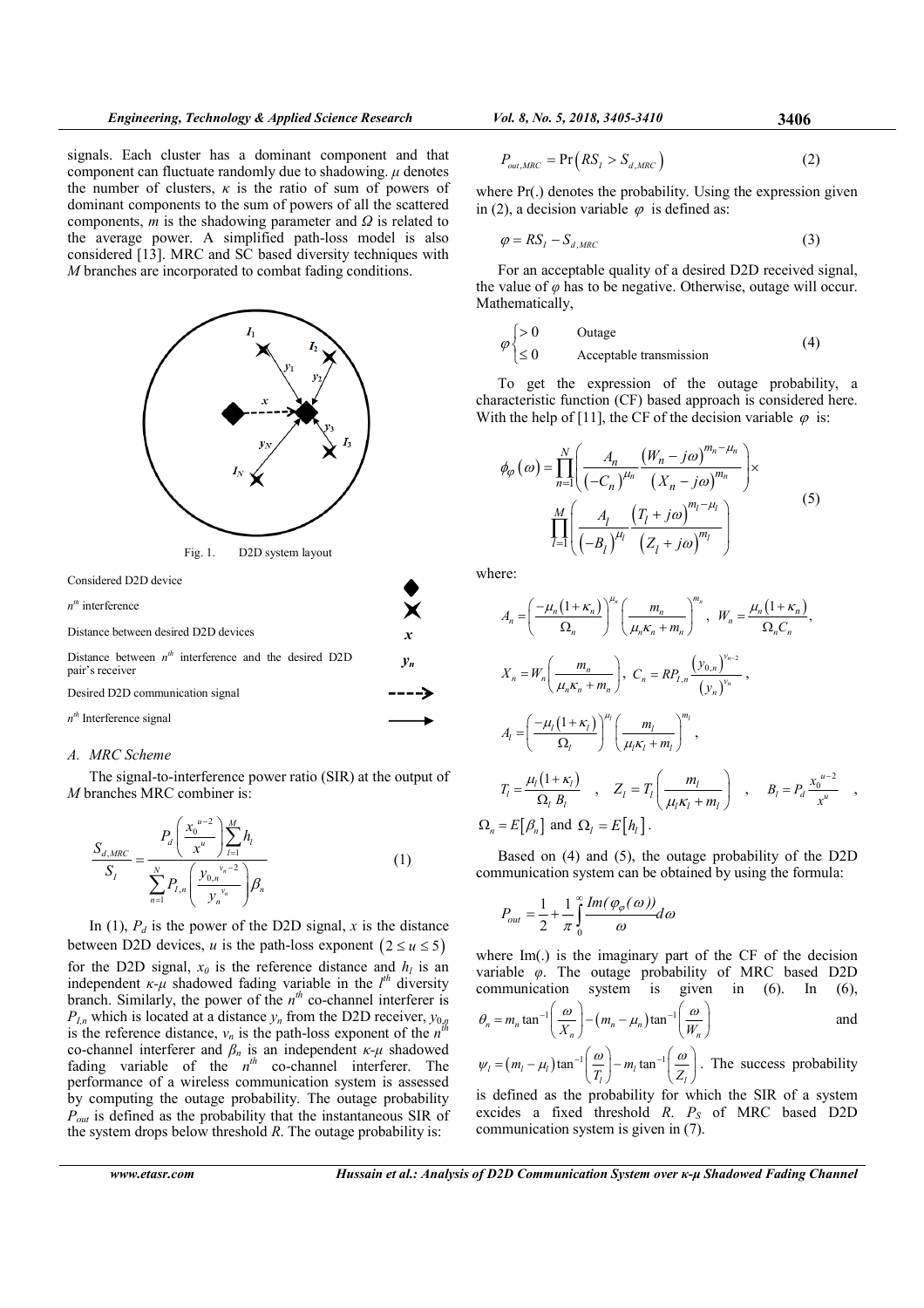$$
P_{S,SC} = 1 - \prod_{l=1}^{M} \left[ \frac{1}{2} + \frac{1}{\pi} \int_{0}^{\infty} \left[ \prod_{n=1}^{N} \left( \frac{A_n}{(-C_n)^{\mu_n}} \frac{\left(W_n^2 + \omega^2\right)^{\frac{m_n - \mu_n}{2}}}{\left(X_n^2 + \omega^2\right)^{\frac{m_n}{2}}} \right) \times \left( \frac{A_l}{(-B_l)^{\mu_l}} \frac{\left(T_l^2 + \omega^2\right)^{\frac{m_l - \mu_l}{2}}}{\left(Z_l^2 + \omega^2\right)^{\frac{m_l}{2}}} \right) \frac{\sin\left(\sum_{n=1}^{N} \theta_n + \psi_l\right)}{\omega} \right] d\omega \right]
$$
(6)

$$
P_{S,MRC} = \frac{1}{2} - \frac{1}{\pi} \int_{0}^{\infty} \left[ \prod_{n=1}^{N} \left( \frac{A_n}{(-C_n)^{\mu_n}} \frac{\left(W_n^2 + \omega^2\right)^{\frac{m_n - \mu_n}{2}}}{\left(X_n^2 + \omega^2\right)^{\frac{m_n}{2}}} \right) \prod_{l=1}^{M} \left( \frac{A_l}{(-B_l)^{\mu_l}} \frac{\left(T_l^2 + \omega^2\right)^{\frac{m_l - \mu_l}{2}}}{\left(Z_l^2 + \omega^2\right)^{\frac{m_l}{2}}} \right) \frac{\sin\left(\sum_{n=1}^{N} \theta_n + \sum_{l=1}^{M} \psi_l\right)}{\omega} \right] d\omega \tag{7}
$$

## B. Selection Combining

For the D2D communication system with SC diversity technique, the SIR of the  $l^{th}$  diversity branch is:

$$
\frac{S_{d-SC,l}}{S_{I}} = \frac{P_d \left(\frac{x_0^{u-2}}{x^u}\right) h_l}{\sum_{n=1}^{N} P_{I,n} \left(\frac{y_{0,n}^{v_n-2}}{y_n^{v_n}}\right) \beta_n}
$$
(8)

The outage probability for a SC diversity based D2D communication system is:

$$
P_{out,SC} = \Pr\left(RS_I > S_{d-SC,MAX}\right) \tag{9}
$$

where  $S_{d-SC, MAX} = \max_{l=1,...,M} (S_{d-SC,l})$ . A decision variable  $\Theta$  is defined as:

$$
\Theta \begin{cases}\n>0 & \text{Outage} \\
\leq 0 & \text{Acceptable Transmission}\n\end{cases}
$$
\n(10)

Based on (9) and (10), the outage probability and success probability expressions of SC diversity based D2D communication system are given in (11) and (12) respectively.

$$
P_{out,SC} = \prod_{l=1}^{M} \left[ \frac{1}{2} + \frac{1}{\pi} \int_{0}^{\infty} \left[ \prod_{n=1}^{N} \left( \frac{A_{n}}{(-C_{n})^{\mu_{n}}} \frac{\left(W_{n}^{2} + \omega^{2}\right)^{\frac{m_{n} - \mu_{n}}{2}}}{\left(X_{n}^{2} + \omega^{2}\right)^{\frac{m_{n}}{2}}} \right) \times \left( \frac{A_{l}}{(-B_{l})^{\mu_{l}}} \frac{\left(T_{l}^{2} + \omega^{2}\right)^{\frac{m_{l} - \mu_{l}}{2}}}{\left(Z_{l}^{2} + \omega^{2}\right)^{\frac{m_{l}}{2}}}\right) \sin\left(\frac{N}{2}\theta_{n} + \psi_{l}\right) \right] d\omega \right]
$$
(11)  

$$
P_{S,SC} = 1 - \prod_{l=1}^{M} \left[ \frac{1}{2} + \frac{1}{\pi} \int_{0}^{\infty} \left[ \prod_{n=1}^{N} \left( \frac{A_{n}}{(-C_{n})^{\mu_{n}}} \frac{\left(W_{n}^{2} + \omega^{2}\right)^{\frac{m_{n} - \mu_{n}}{2}}}{\left(X_{n}^{2} + \omega^{2}\right)^{\frac{m_{n}}{2}}}\right) \times \left( \frac{A_{l}}{(-B_{l})^{\mu_{l}}} \frac{\left(T_{l}^{2} + \omega^{2}\right)^{\frac{m_{l} - \mu_{l}}{2}}}{\left(Z_{l}^{2} + \omega^{2}\right)^{\frac{m_{l}}{2}}}\right) \sin\left(\frac{N}{2}\theta_{n} + \psi_{l}\right) \right] d\omega \right]
$$
(12)

## III. NUMERICAL RESULTS

In this section, numerical results are discussed based on the expressions presented above. The reference distances  $x_0$ ,  $y_{n,0}$ are considered to be 1m. Outage threshold  $R$  is fixed at 10dBm. In Figure 2, the number of diversity branches  $M$  is considered to be 3 for both SC and MRC. The values of signal power of the desired D2D signal  $P_d$ , path-loss exponent u, shadowing parameter  $m_l$ , parameters  $\mu_l$  and  $\kappa_l$  are assumed to be 20dBm, 3.2, {4, 1, 2}, {1, 2, 3} and {2.7, 3.7, 1.7}, respectively. For CCI signals, the values of signal power  $P_{In}$ , path-loss exponents  $v_n$ , distances between interferers and the receiver of D2D pair  $y_n$ , shadowing parameters  $m_n$ , parameters  $\mu_n$ , and  $\kappa_n$ , and number of interferers N are considered to be {19.59, 19.03, 18.14, 19.35, 19.3}, {3, 3.2, 3.4, 3, 2.5}, {20, 30, 25, 15, 30} meters, {3, 2, 1, 4, 4}, {1, 2, 2, 1, 3}, {2.7, 3.7, 2.7, 2.7, 2.7} and 5, respectively. It can be observed that MRC outperforms SC. Furthermore, as the desired D2D devices move away from

each other outage performance degrades. It is due to increase in path-loss effects.



Fig. 2. Outage performance comparison of MRC and SC scheme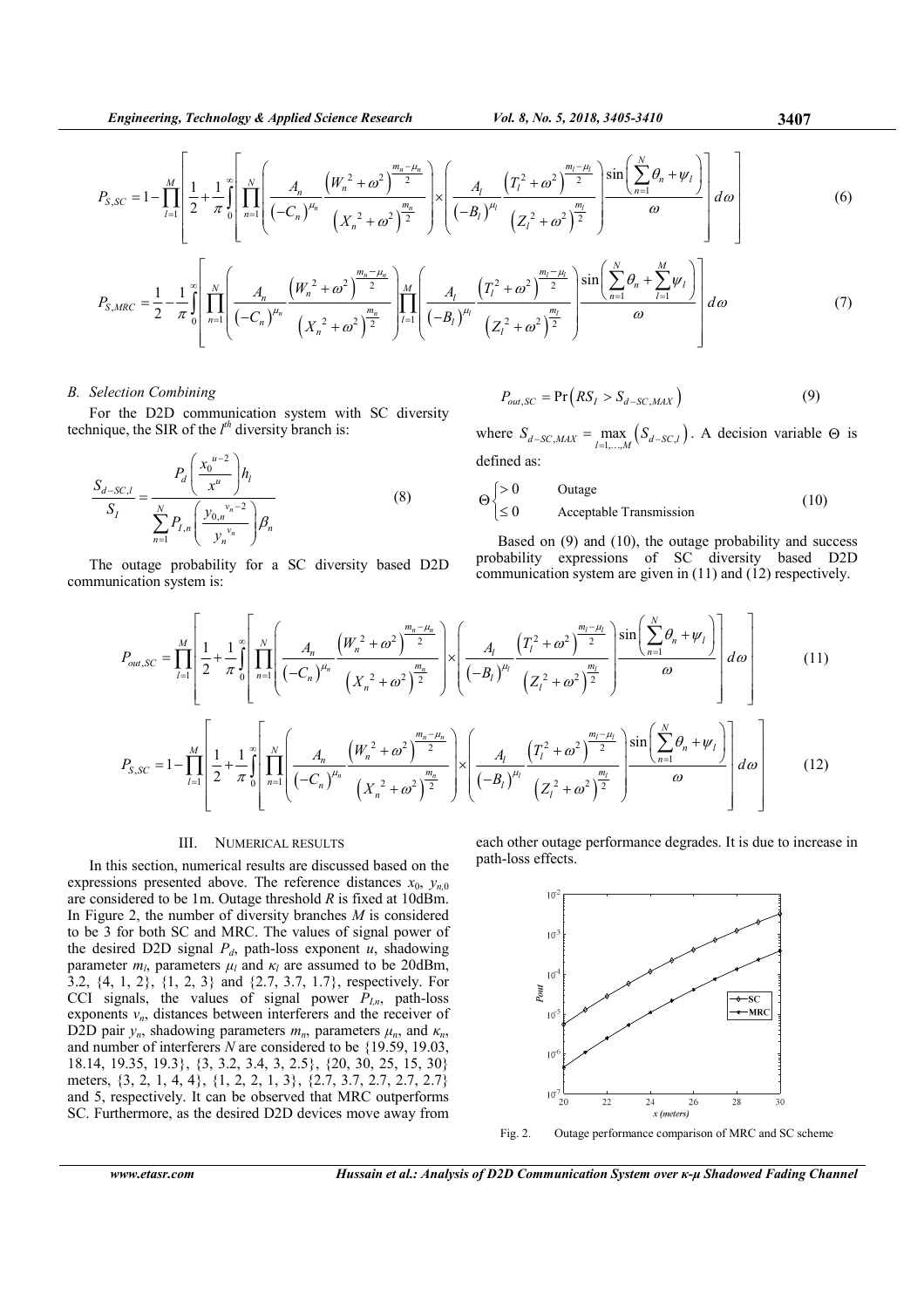Figure 3 shows the outage performance with MRC diversity based D2D communication system for various M. The values of  $P_d$  and u are assumed to be 20dBm and 3.3, respectively. The values of  $m_l$ ,  $\mu_l$  and  $\kappa_l$  for  $M=2$  are set to be  $\{4, 1\}$ ,  $\{1, 2\}$ , {2.7, 3.7}, for  $M=3$  the values of  $m_l$ ,  $\mu_l$  and  $\kappa_l$  are {4, 1, 2}, {1, 2, 3}, {2.7, 3.7, 1.7} and for  $M=4$  the values of  $m_l$ ,  $\mu_l$  and  $\kappa_l$  are {4, 1, 2, 2}, {1, 2, 3, 2}, {2.7, 3.7, 1.7, 1}, respectively. For the interference signals, parameters  $P_{I,n}$ ,  $v_n$ ,  $y_n$ ,  $N$ ,  $m_n$ ,  $\mu_n$  and  $\kappa_n$  are fixed at {19.59, 19.03, 18.14, 19.35, 19.3}, {3, 3.2, 3.4, 3, 2.5}, {20, 30, 25, 15, 30} meters, 5, {3, 2, 1, 4, 4}, {1, 2, 2, 1, 3}, {2.7, 3.7, 2.7, 2.7, 2.7}, respectively. From the figure, it can be observed that by increasing the number of diversity branches, the outage performance of the system improves.



Fig. 3. Outage performance with varying number of diversity branches

Outage performance with varying fading parameter values of the D2D signal  $\mu_l$  is shown in Figure 4. MRC diversity scheme is considered. The values of  $P_d$ , u, M,  $m_l$  and  $\kappa_l$  are fixed at 20dBm, 3.4, 3, {3, 1, 2} and {2.7, 3.7, 1.7}, respectively. For the interference signals, parameters  $P_{Ln}$ ,  $v_n$ ,  $y_n$ , N,  $m_n$ ,  $\mu_n$  and  $\kappa_n$  are considered to be {19.59, 19.03, 18.14, 19.35, 19.3}, {3, 3.2, 3.4, 3, 2.5}, {20, 30, 25, 15, 30} meters, 5, {3, 2, 1, 4, 4}, {1, 2, 2, 1, 3}, {2.7, 3.7, 2.7, 2.7, 2.7}, respectively. It can be observed that as the values of fading parameter  $\mu_l$  are increased, the outage performance of D2D system is improved.



Fig. 4. Outage performance with various values of  $\mu$ l of the D2D signal

Outage performance with varying shadowing parameter values of the interference signal  $m_n$  is shown in Figure 5. MRC diversity scheme is considered. The values of  $P_d$ , u, M,  $m_l$ ,  $\mu_l$ and  $\kappa_l$  are fixed at 20dBm, 3.4, 3, {3, 1, 2}, {3, 4, 5} and {2.7, 3.7, 1.7}, respectively. For CCI signals, values of  $P_{In}, v_n, y_n, N$ ,  $\mu_n$  and  $\kappa_n$  are assumed to be {19.59, 19.03, 18.14, 19.35, 19.3}, {3, 3.2, 3.4, 3, 2.5}, {20, 30, 25, 15, 30} meters, 5, {1, 2, 2, 1, 3}, {2.7, 3.7, 2.7, 2.7, 2.7}, respectively. It is observed that slight change in the outage performance of the system occurs when the interference shadowing conditions are changed. Therefore, outage performance is mostly insensitive to the variations of CCI shadowing conditions.



Fig. 5. Outage performance with various values of interference shadowing parameters.

Outage performance with varying values of interference signal  $\mu_n$  is shown in Figure 6. MRC diversity scheme is incorporated. The values of x, u, M,  $m_l$ ,  $\mu_l$  and  $\kappa_l$  are fixed at 20m, 3.3, 3, {4, 1, 2}, {1, 2, 3} and {2.7, 3.7, 1.7}, respectively. For the interference signals, parameters  $P_{I,n}$ ,  $v_n$ ,  $y_n$ , N,  $m_n$  and  $\kappa_n$  the values are fixed at {19.59, 19.03, 18.14, 19.35, 19.3}, {3, 3.2, 3.4, 3, 2.5}, {20, 30, 25, 15, 30} meters, 5, {3, 2, 1, 4, 4}, {2.7, 3.7, 2.7, 2.7, 2.7}, respectively. The value of R is 10dBm. From the figure, it is observed that the outage performance of the D2D system is largely insensitive to the varying values of interference parameter  $\mu_n$ .



www.etasr.com Hussain et al.: Analysis of D2D Communication System over κ-µ Shadowed Fading Channel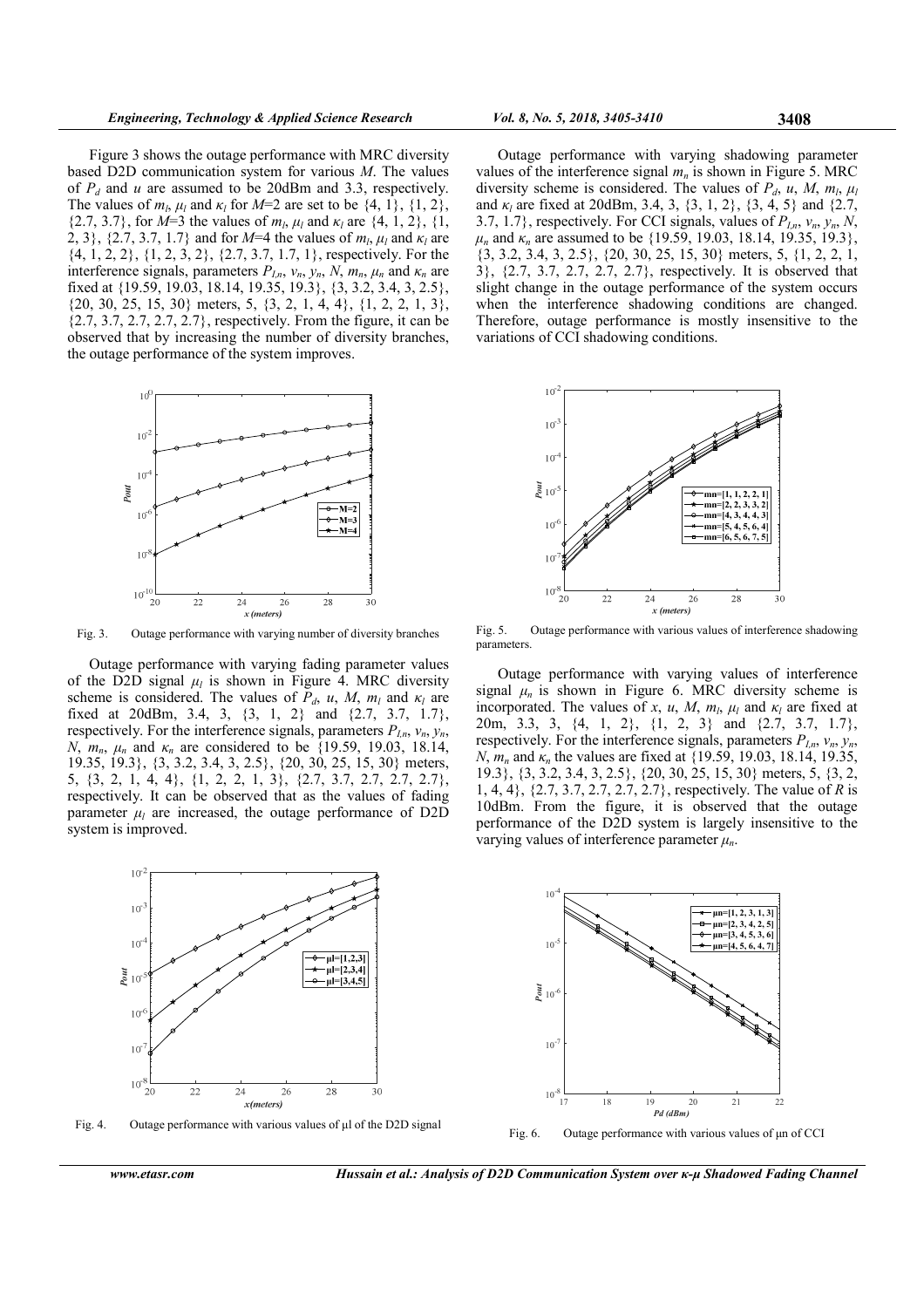Outage performance with varying path-loss exponent values of D2D signal  $u$  is shown in Figure 7. SC diversity scheme is incorporated. The values of x, M,  $m_l$ ,  $\mu_l$  and  $\kappa_l$  are fixed at 25m, 3, {4, 1, 2}, {1, 2, 3} and {2.7, 3.7, 1.7}, respectively. For CCI signals, parameters  $P_{In}$ ,  $v_n$ ,  $y_n$ ,  $N$ ,  $m_n$ ,  $\mu_n$ and  $\kappa_n$  the are assumed to be {19.59, 19.03, 18.14, 19.35, 19.3}, {3, 3.2, 3.4, 3, 2.5}, {20, 30, 25, 15, 30} meters, 5, {3, 2, 1, 4, 4}, {1, 2, 2, 1, 3}, {2.7, 3.7, 2.7, 2.7, 2.7}, respectively. It is clear from the figure that outage performance degrades as the path-loss exponent values of the D2D signal is increased. It is due to degradation of the SIR due to path-loss effects. Outage performance with varying shadowing parameter values of the D2D signal  $m_l$  is shown in Figure 8. MRC diversity scheme is considered. The values of  $P_d$ , u, M,  $\mu_l$  and  $\kappa_l$  are fixed at 20dBm, 3.2, 3, {1, 2, 3} and {2.7, 3.7, 1.7}, respectively. For CCI signals, values of  $P_{I,n}$ ,  $v_n$ ,  $y_n$ ,  $N$ ,  $\mu_n$  and  $\kappa_n$  are assumed to be {19.59, 19.03, 18.14, 19.35, 19.3}, {3, 3.2, 3.4, 3, 2.5}, {20, 30, 25, 15, 30} meters, 5, {1, 2, 2, 1, 3}, {2.7, 3.7, 2.7, 2.7, 2.7}, respectively. It is observed that the outage performance of D<sub>2</sub>D communication system improves with increasing values of the shadowing parameter of D2D signal  $m_l$ . It is because of improved shadowing conditions of D2D signal's channel with increase in values of shadowing parameter  $m_l$ .



Fig. 7. Outage performance with various path-loss exponent values of D2D signal



Fig. 8. Outage performance with varying values of shadowing parameter of D2D signal.

Success probability performance of D2D communication system varying path-loss exponent values of interference signal  $v_n$  is shown in Figure 9. SC diversity scheme is considered. The values of  $P_d$ , u, M,  $m_l$ ,  $\mu_l$  and  $\kappa_l$  are fixed at 20dBm, 3.9, 3, {1, 2, 3}, {1, 2, 3} and {2.7, 3.7, 1.7}, respectively. For the interference signals, parameters  $P_{I,n}$ , yn, N,  $m_n$ ,  $\mu_n$  and  $\kappa_n$  are fixed at {19.59, 19.03, 18.14, 19.35, 19.3}, {3, 3.2, 3.4, 3, 2.5}, {20, 30, 25, 15, 30} meters, 5, {3, 2, 1, 4, 4}, {1, 2, 2, 1, 3}, {2.7, 3.7, 2.7, 2.7, 2.7}, respectively. It is observed that for higher path-loss exponent values of interference signals success the probability of the D2D system is high. It is due to weakening of the CCI signals at the receiver of the desired D2D pair. This is because of path-loss effects. The success probability performance with varying distances  $v_n$  is shown in Figure 10. MRC diversity scheme is assumed. The values of  $x$ , u, M,  $m_l$ ,  $\mu_l$  and  $\kappa_l$  are fixed at 30m, 3.3, 3,  $\{4, 1, 2\}$ ,  $\{1, 2, 3\}$ and {2.7, 3.7, 1.7}, respectively. For interference signals, parameters  $P_{I,n}$ ,  $v_n$ ,  $N$ ,  $m_n$ ,  $\mu_n$  and  $\kappa_n$  are fixed at {19.59, 19.03, 18.14, 19.35, 19.3}, {2.5, 2.7, 3, 3.3, 2.8}, 5, {3, 2, 1, 4, 4}, {1, 2, 2, 1, 3}, {2.7, 3.5, 4.1, 3.2, 3.6}, respectively. It is clear that as the interferers move away from the desired D2D receiver, success probability performance of the system improves. It is because as the interferers move away from the D2D receiver, interference signals weaken at the D2D receiver side. It is due to path-loss effects.



Fig. 9. Success probability performance with various path-loss exponent values of interference signal



Fig. 10. Success probability performance with varying distances yn